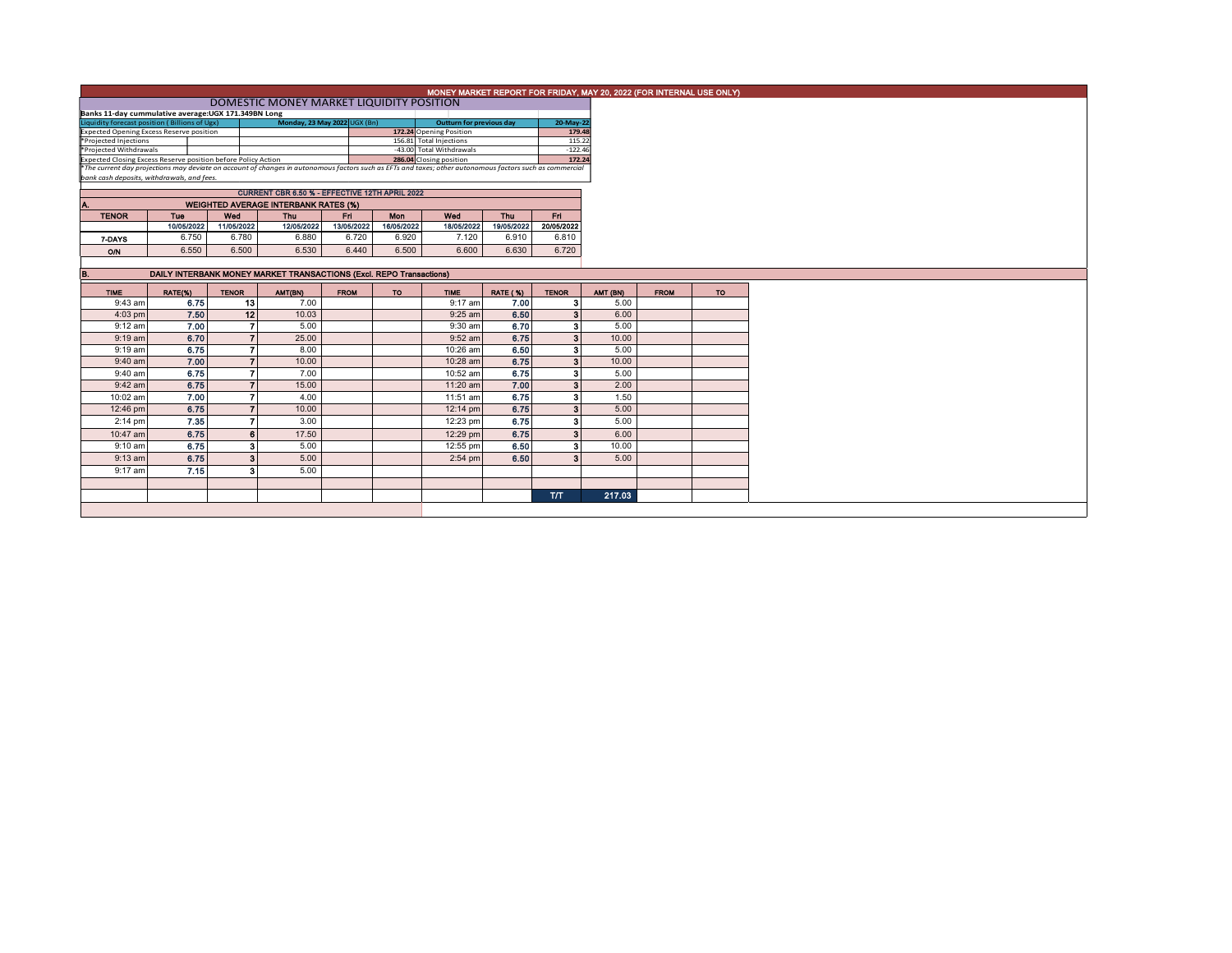| C.             | CBR AND THE 7- DAY WAR INTERBANK RATES                                                                                                                                                                                          |
|----------------|---------------------------------------------------------------------------------------------------------------------------------------------------------------------------------------------------------------------------------|
| 9.500          |                                                                                                                                                                                                                                 |
| 9.000          |                                                                                                                                                                                                                                 |
| 8.500          |                                                                                                                                                                                                                                 |
| 8.000          |                                                                                                                                                                                                                                 |
| 7.500          |                                                                                                                                                                                                                                 |
| 7.000<br>6.500 | <del>.</del>                                                                                                                                                                                                                    |
| 6.000          |                                                                                                                                                                                                                                 |
| 5.500          |                                                                                                                                                                                                                                 |
| 5.000          |                                                                                                                                                                                                                                 |
| 4.500          |                                                                                                                                                                                                                                 |
| 4.000          |                                                                                                                                                                                                                                 |
|                | 25/04/2022 26/04/2022 27/04/2022 28/04/2022 29/04/2022 03/05/2022 04/05/2022 05/05/2022 06/05/2022 10/05/2022 10/05/2022 12/05/2022 13/05/2022 16/05/2022 17/05/2022 18/05/2022 19/05/2022 19/05/2022 19/05/2022 19/05/2022 19/ |
|                |                                                                                                                                                                                                                                 |
|                |                                                                                                                                                                                                                                 |
|                | • Overnight WAR -7-day WAR - CBR rate - Upper bound - Lower bound                                                                                                                                                               |
|                |                                                                                                                                                                                                                                 |
| D.             | MONETARY POLICY OPERATIONS MATURITIES PROFILE: (26-MAY- 2022 TO 19-JANUARY- 2023)                                                                                                                                               |

| <b>DATE</b>                                                                                   | <b>THUR</b> | <b>THUR</b> | <b>THUR</b> | <b>THUR</b> | <b>THUR</b> | <b>THUR</b> | <b>THUR</b> | <b>THUR</b> | <b>THUR</b> | <b>THUR</b> | <b>THUR</b> | <b>THUR</b> | <b>THUR</b>  | <b>TOTAL</b> |
|-----------------------------------------------------------------------------------------------|-------------|-------------|-------------|-------------|-------------|-------------|-------------|-------------|-------------|-------------|-------------|-------------|--------------|--------------|
|                                                                                               | 26-May-22   | 02-Jun-22   | 09-Jun-22   | 16-Jun-22   | 23-Jun-22   | 30-Jun-22   | 07-Jul-22   | 28-Jul-22   | 04-Aug-22   | 18-Aug-22   | 10-Nov-22   | 08-Dec-22   | $19$ -Jan-23 |              |
| <b>REPO</b>                                                                                   | 40.05       | $\sim$      | -           |             |             |             |             |             |             |             |             |             |              | 40.05        |
| <b>REV REPO</b>                                                                               |             |             | -           |             |             |             |             |             |             | . .         |             |             |              |              |
| BOU BILL/DEPO A                                                                               | 70.60       | 304.20      | 497.37      |             | 69.70       | 26.03       | 73.14       | 41.06       | 33.00       | 26.60       | 15.00       | 22.13       | 12.57        | 1.191.40     |
| <b>TOTALS</b>                                                                                 | 110.65      | 304.20      | 497.37      | <b>COL</b>  | 69.70       | 26.03       | 73.14       | 41.06       | 33.00       | 26.60       | 15.00       | 22.13       | 12.57        | 1.231.45     |
| Total O/S Deposit Auction & BOU Bill balances held by BOU up to 19 JANUARY 2023: UGX 1.191 BN |             |             |             |             |             |             |             |             |             |             |             |             |              |              |
| Total O/S Repo, Reverse Repo, BOU Bill balances held by BOU: UGX 1,271 BN                     |             |             |             |             |             |             |             |             |             |             |             |             |              |              |

| (EI) STOCK OF TREASURY SECURITIES                                                     |                                        |                    |                       |            | <b>ED</b><br><b>MONETARY POLICY MARKET OPERATIONS</b> |                   |               |            |              |                |  |  |  |
|---------------------------------------------------------------------------------------|----------------------------------------|--------------------|-----------------------|------------|-------------------------------------------------------|-------------------|---------------|------------|--------------|----------------|--|--|--|
|                                                                                       | LAST TBIILS ISSUE DATE: 11-MAY-2022    |                    |                       |            | (VERTICAL REPOS, REV-REPOS & BOU BILL)                |                   |               |            |              |                |  |  |  |
|                                                                                       | On-the-run O/S T-BILL STOCKs (Bns-UGX) |                    | 5.217.21              | 23/05/2022 | OMO                                                   | <b>ISSUE DATE</b> | <b>AMOUNT</b> | <b>WAR</b> | <b>RANGE</b> | <b>TENOR</b>   |  |  |  |
|                                                                                       | On-the-run O/S T-BONDSTOCKs(Bns-UGX)   | 23/05/2022 REPO    |                       | 22-Apr     | 195.00                                                | 6.500             |               |            |              |                |  |  |  |
| TOTAL TBILL & TBOND STOCK- UGX                                                        |                                        |                    | 29,111.84             |            | <b>REPO</b>                                           | 25-Apr            | 195.00        | 6.500      |              |                |  |  |  |
| Q/S=Outstanding                                                                       |                                        |                    |                       |            | <b>REPO</b>                                           | 26-Apr            | 172.00        | 6.500      |              |                |  |  |  |
| <b>MATURITY</b>                                                                       | <b>TOTAL STOCK</b>                     | YTM (%)            | <b>CHANGE IN</b>      |            | <b>REPO</b>                                           | 27-Apr            | 189.00        | 6.500      |              |                |  |  |  |
|                                                                                       | <b>(BN UGX)</b>                        | <b>AT CUT OFF"</b> | $\Upsilon$ TM $(+/-)$ |            | <b>REPO</b>                                           | 28-Apr            | 305.00        | 6.500      |              |                |  |  |  |
| 91                                                                                    | 86.61                                  | 6.601              | 0.100                 |            | <b>BOU BILL</b>                                       | 28-Apr            | 50.03         | 6.906      |              | 28             |  |  |  |
| 182                                                                                   | 368.96                                 | 8.489              | 0.357                 |            | <b>BOU BILL</b>                                       | 28-Apr            | 68.95         | 7.103      |              | 56             |  |  |  |
| 364                                                                                   | 4.761.64                               | 9.180              | $-0.410$              |            | <b>REPO</b>                                           | 04-May            | 126.00        | 6.500      |              |                |  |  |  |
| 2YR                                                                                   | 755.00                                 | 9.900              | $-0.590$              |            | <b>REPO</b>                                           | 05-May -          | 579.00        | 6.500      |              |                |  |  |  |
| 3YR                                                                                   | $\sim$                                 | 12.090             | $-1.010$              |            | <b>BOU BILL</b>                                       | 05-May            | 292.63        | 6.998      |              | 28             |  |  |  |
| 5YR.                                                                                  | 963.61                                 | 14,390             | 1.390                 |            | <b>BOU BILL</b>                                       | $05$ -May         | 25.75         | 7.103      |              | 56             |  |  |  |
| 10YR                                                                                  | 10.838.58                              | 13.750             | 0.250                 |            | <b>BOU BILL</b>                                       | 05-May            | 40.38         | 7.348      |              | 84             |  |  |  |
| 15YR                                                                                  | 9.302.55                               | 14.390             | $-1.510$              |            | <b>REPO</b>                                           | 06-May            | 234.00        | 6.500      |              | 6              |  |  |  |
| 20YR                                                                                  | 2.034.90                               | 15,900             | 0.400                 |            | <b>REPO</b>                                           | 09-May            | 354.00        | 6.500      |              |                |  |  |  |
| Cut OFF is the lowest price/ highest yield that satisfies the auction awarded amount. |                                        | <b>REPO</b>        | $10$ -May             | 280.00     | 6.500                                                 |                   |               |            |              |                |  |  |  |
|                                                                                       |                                        |                    | <b>REPO</b>           | 12-May     | 494.00                                                | 6.500             |               |            |              |                |  |  |  |
|                                                                                       |                                        |                    |                       |            | <b>BOU BILL</b>                                       | $12$ -May         | 280.32        | 6.998      |              | 28             |  |  |  |
|                                                                                       |                                        |                    |                       |            | <b>BOU BILL</b>                                       | $12-May$          | 24.82         | 7.109      |              | 56             |  |  |  |
|                                                                                       |                                        |                    |                       |            | <b>BOU BILL</b>                                       | $12$ -May         | 11.87         | 8.500      |              | 252            |  |  |  |
|                                                                                       |                                        |                    |                       |            | <b>REPO</b>                                           | 13-May            | 72.00         | 6.500      |              | 6              |  |  |  |
|                                                                                       |                                        |                    |                       |            | <b>REPO</b>                                           | $17$ -May         | 3.00          | 6.500      |              |                |  |  |  |
|                                                                                       |                                        |                    |                       |            | <b>REPO</b>                                           | 19-May            | 40.00         | 6.500      |              |                |  |  |  |
|                                                                                       |                                        |                    |                       |            | <b>REPO</b>                                           | 20-May -          | 40.00         | 6.500      |              | 3 <sup>1</sup> |  |  |  |

WAR-Weighted Average Rate